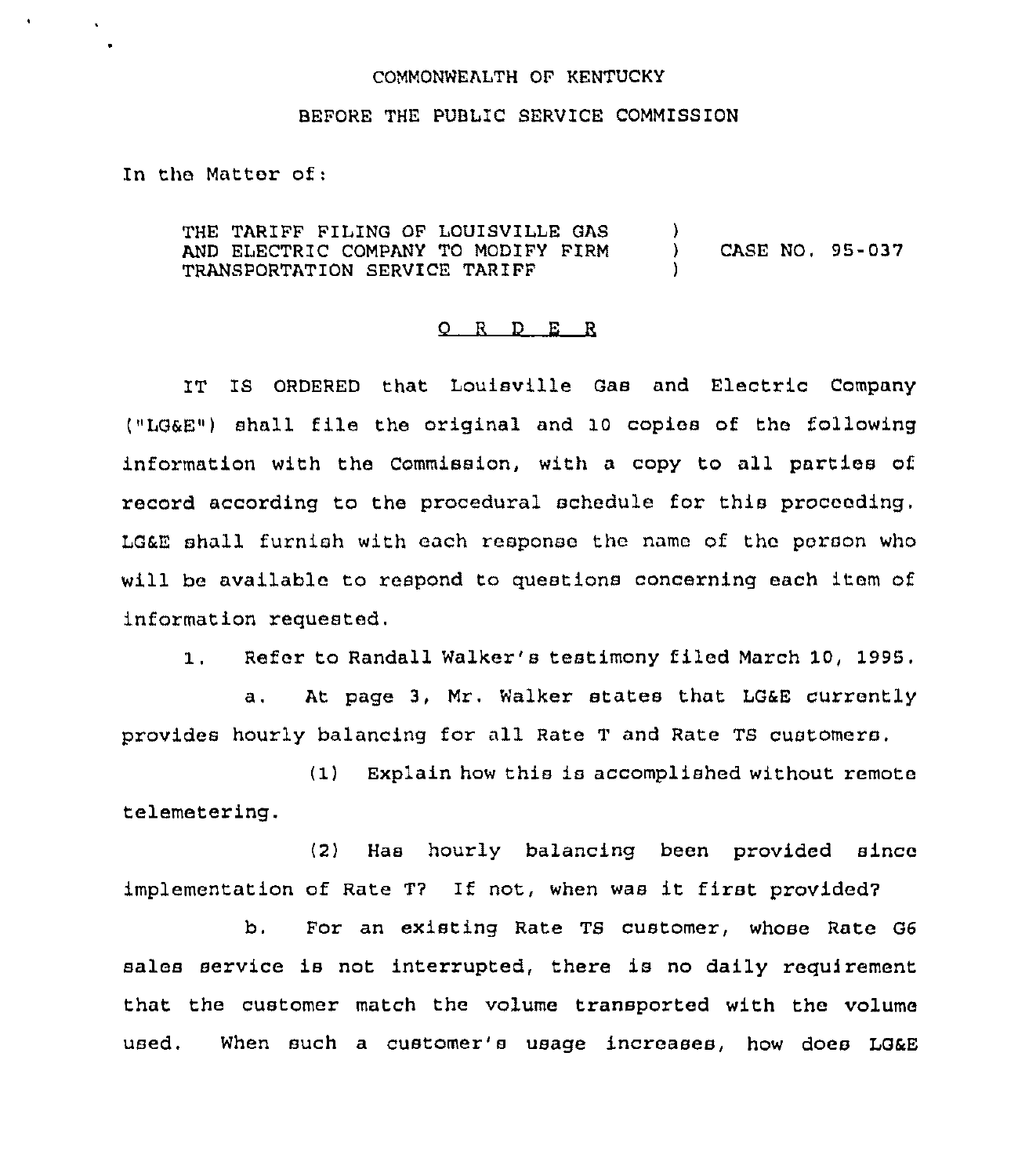determine the amount of additional volume and capacity needed and when to acquire it?

c. At pages 6-7, Mr. Walker explains the problems with providing "unrestricted balancing service at no cost to Rate <sup>T</sup> customers,"

(1) What costs has LG&E incurred over what period of time7 How have these costs been recovered7

(2) Explain the relevance of the statement at page <sup>7</sup> that "even interruptible retail electric rates require customers to contribute in some way toward the cost of capacity." Is this contribution analogous to the distribution component cost in Rate T7

d. At page 8, Mr. Walker states that 13 ncw customers have been added to Rate T and another three are pending,

 $(1)$  What is meant by pending?

(2) Why are these "new loads" less predictable than the group of customers who transferred to Rate T prior to FERC Order 6367

(3) What transportation rate is paid when a customer under Rate TS delivers more transportation volumes than it consumes for one month and then takes the banked volumes the following month under Rate T7

e. At page 8, Mr. Walker indicates that the four customers who transferred to Rate T prior to FERC Order 636 had monthly load profiles of uniform usage patterns.

 $-2-$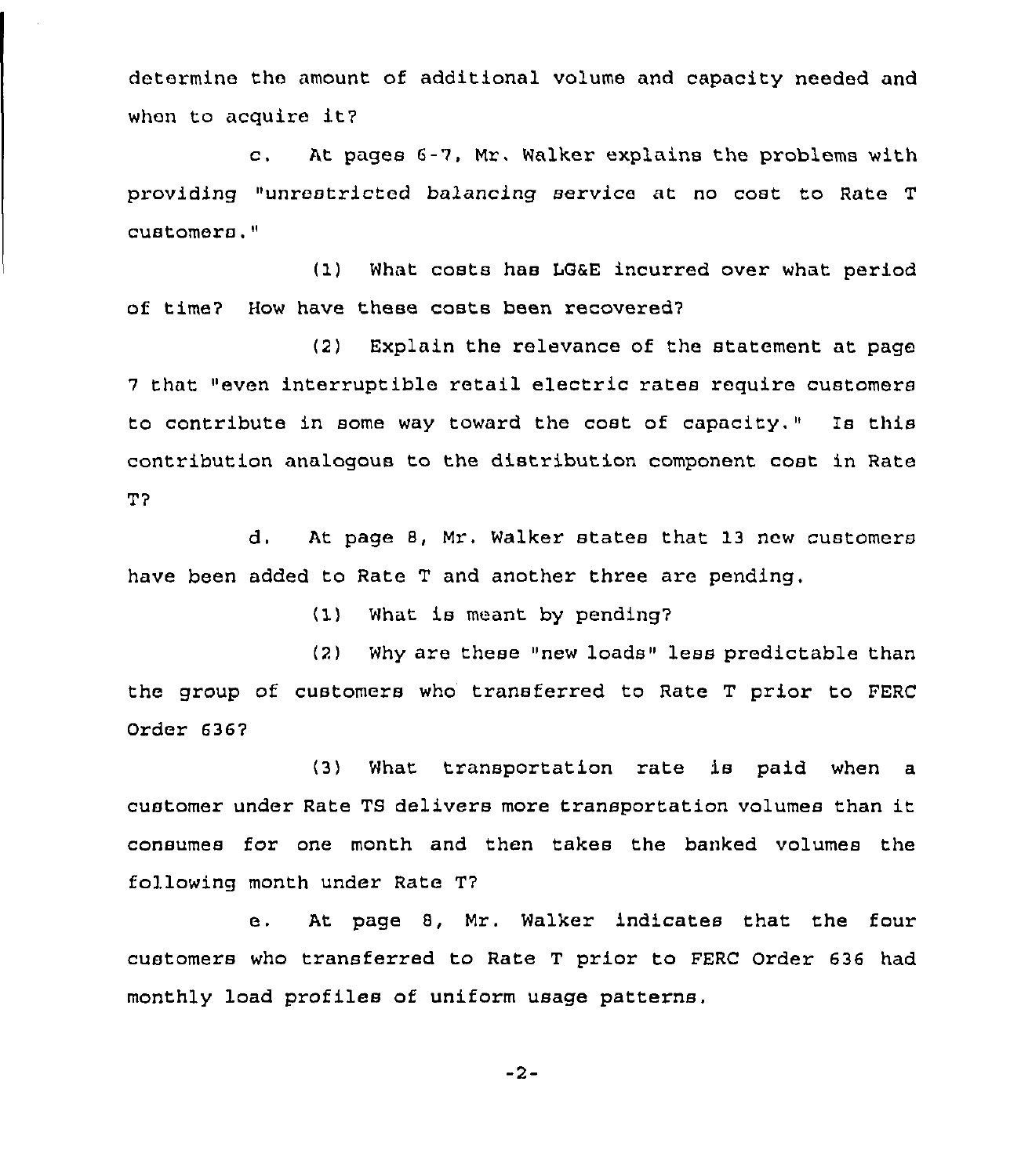(1) Since implementation of FERC Order 636, how would LG&E characterize the monthly usage patterns of these four customers7

 $(2)$  Have these customers complied with the  $+5$ percent balancing requirement?

f, Also at page 8, Mr. Walker provides the reasons which led LG&E "to begin requiring the installation of remote realtime metering equipment." At page 11, Mr. Walker explains that this provision is in the contract between LG&E and each Rate <sup>T</sup> customer which assigns the responsibility for the costs to the customer,

(1) Provide a copy of the contract.

(2) Has the remote telemetering provision in its present form been in the contract since implementation of Rate T? If not, when was the existing language added?

(3) During what period of time did the customers sign the contracts with the existing remote telemetering provision?

(4) Did any customers request this provision'?

(5) Has LG&E required any customer to purchase telemetering equipment7 If so, identify the customer or customers involved, the date of installation, the equipment installed, the cost paid by the customer, and the related accounting entries made by LG&E to show customer contributions.

(6) Indicate the case number in which any Order was issued or the date and substance of any communication from the Commission authorizing LG&E to deviate from the requirements of 807

 $-3-$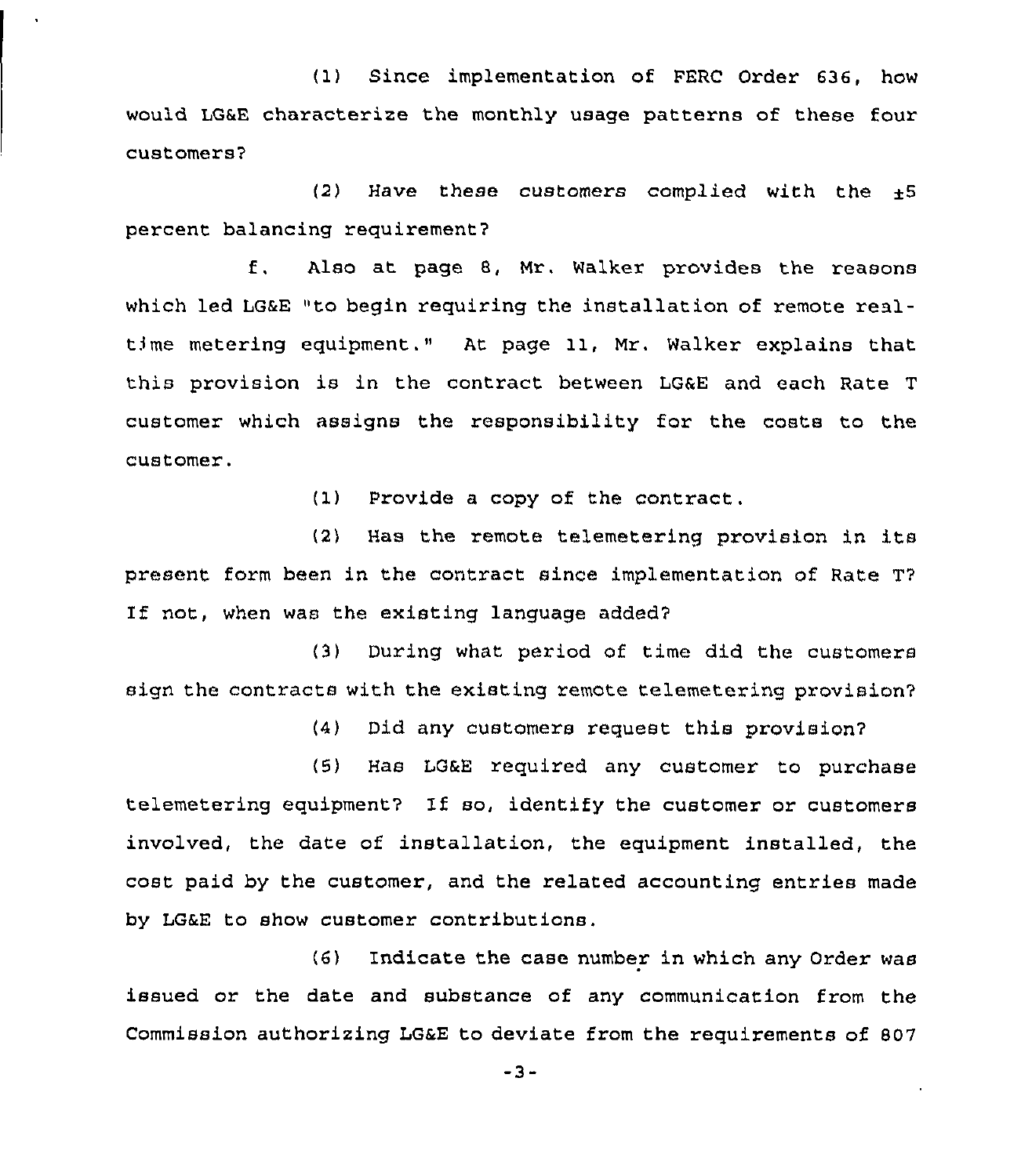KAR 5:022, Section 8(c), by requiring Rate <sup>T</sup> customers to pay for metering equipment.

(7) If the Commission has not authorized <sup>a</sup> deviation from <sup>807</sup> KAR 5:022, Section 8(c}, is LG&E now requesting such deviation7 If so, support the reasonableness of the proposed deviation.

g. With regard to LG&E's balancing requirements on the Texas Gas Transmission Company {"Texas Gas") pipeline which Mr. Walker describes at pages 9-10, explain the impact these requirements have on transportation volumes which Rate T customers deliver to the LG&E system.

(1) Do Rate T customers nominate their own volumes and capacity on the Texas Gas pipeline7

(2) Is LG&E sub)ect to a Texas Gas penalty if <sup>a</sup> Rate T customer delivers more or fewer volumes to the LG&E system than the customer has nominated on the Texas Gas pipeline7

h. Reconcile the following statements: At page 12, Mr. Walker states that "most Rate T customers were having difficulty meeting the  $\pm 5$  percent monthly balancing requirement;" while at page 13, he indicates "we have had **gome** instances where the transportation deliveries have been the same each day, but the level of consumption has varied significantly." {Emphasis added in each statement.) How did LG&E determine that Rate T customers were not complying with the  $+5$  percent balancing requirement?

 $-4-$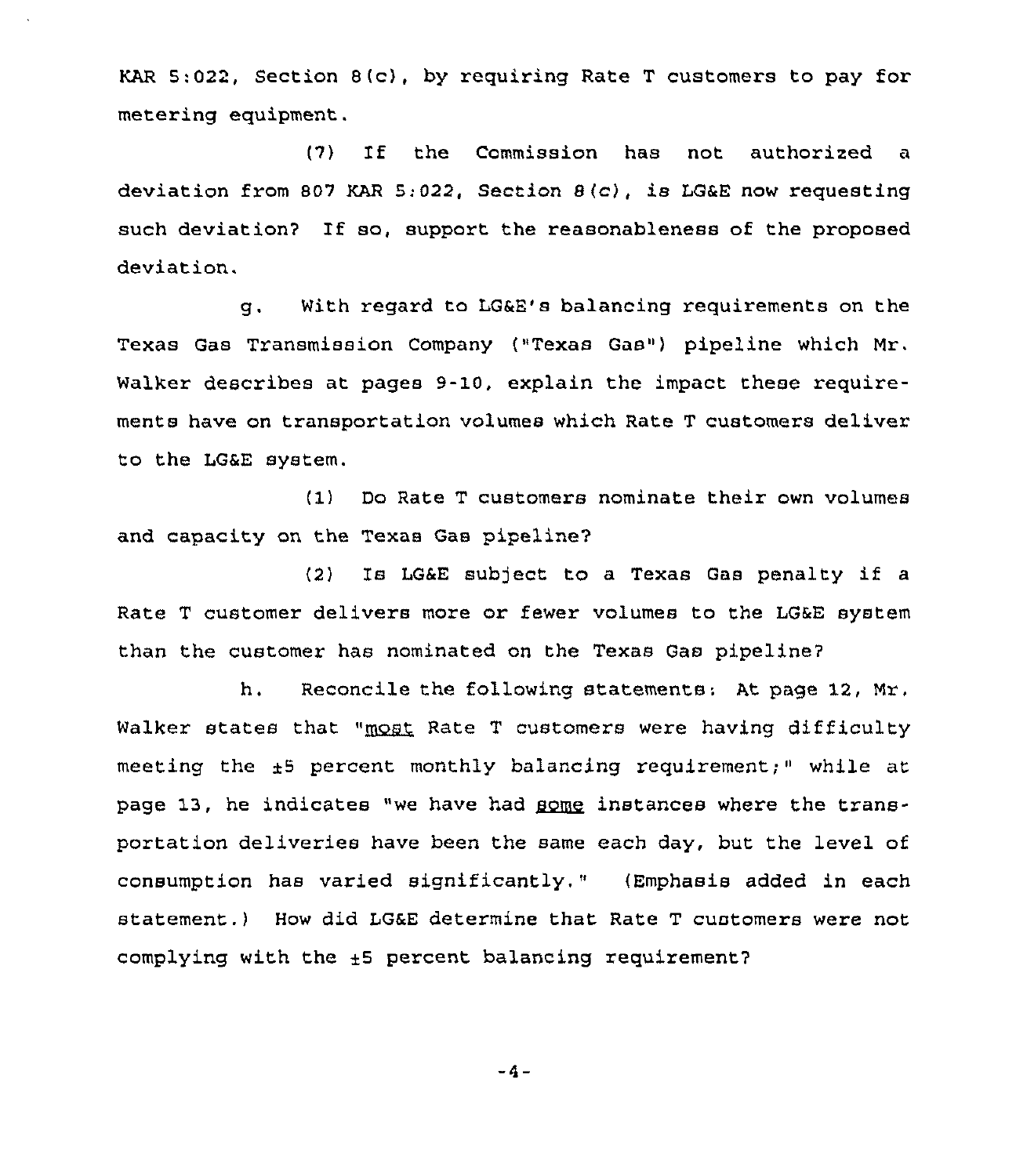i. Why are "the requirements for separate metering and customer piping" not included in the RBS rider referenced in lines 2 through 4, page 157

The Utilization Charge proposed in Rate FT is  $\mathbf{1}$ \$ 0.3711 per Mcf, which is comprised of a daily demand charge (\$0.2511) and a daily storage charge (\$0, 1200). Are these the same demand and storage charges that all other customers pay who receive their gas supply from LG&E?

k. With regard to the rate for the RBS rider, explain the difference between the costs to be recovered by the "monthly balancing charges" and the "Utilization Charge."

1. Refer to Exhibit C, the proposed pooling service rider:

(1) In the Character of Service section, why does the Utilization Charge apply to daily imbalances that exceed  $\pm 5$ percent instead of  $\pm 10$  percent elsewhere in Rate FT?

(2) In General Terms and Conditions, why must each member of the pool individually consume at least 50 Mcf per day7 Why should a customer be prohibited from participating in more than one pool concurrently'

(3) Provide support for the pzoposed \$75 per customer per month Pool Administration Charge.

(4) Will the Pool Administration Charge be billed in addition to the proposed \$90 Rate FT Administration Charge? Why?

 $-5-$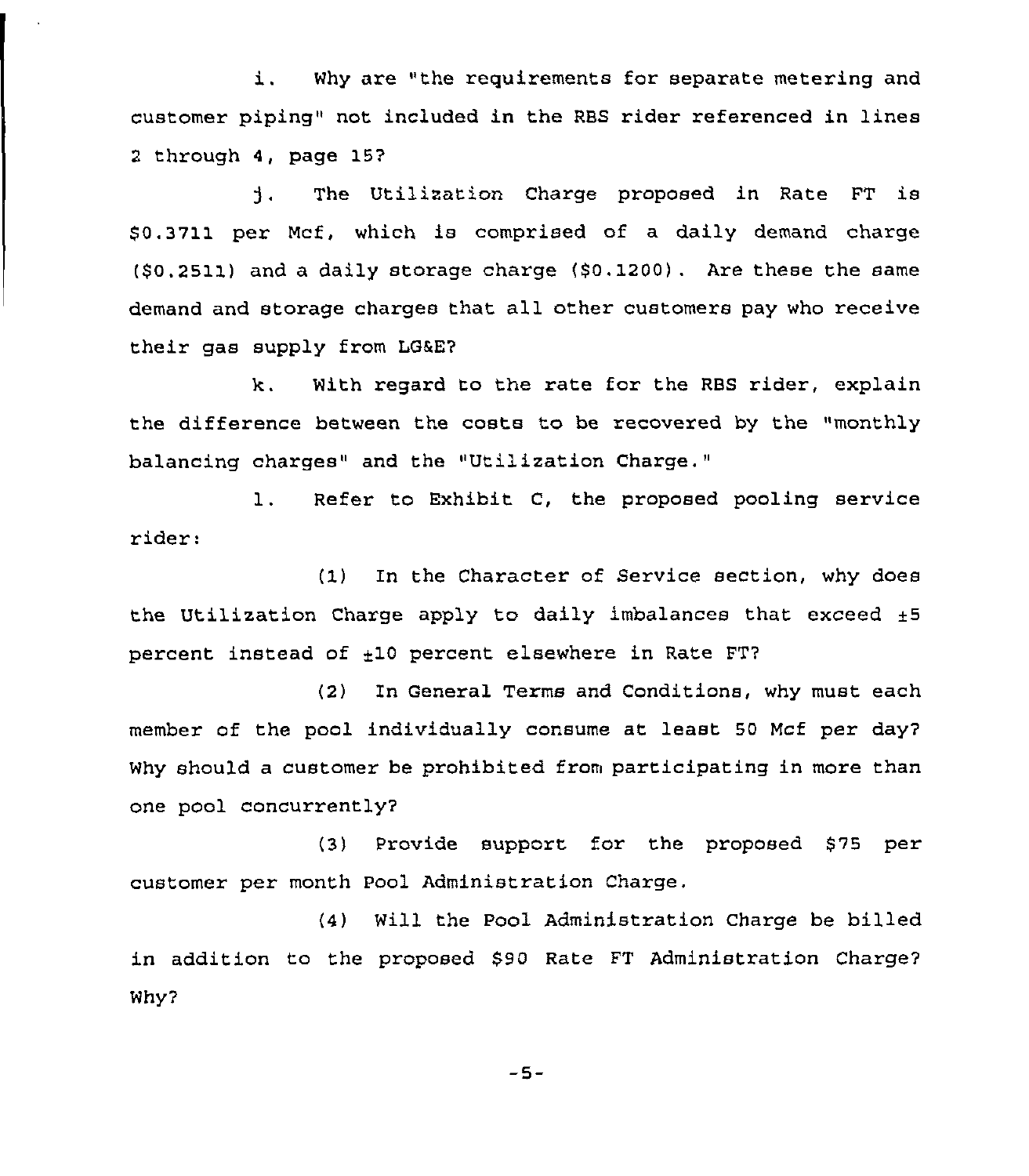(5) Do LG&E or any of its affiliates meet the qualifications to perform as pool managers7 If yes, do LG&E or any of its affiliates plan to act as pool managers7

m. Refer to Exhibit D:

(1) What is included in "meter equipment7" Do these costs represent remote telemetering equipment7

(2) Why do the total costs for "meter equipment" differ for each customer?

(3) What is included in "indirect costs7"

(4) Why does LGaE assume that all customers will chocse to pay the monthly charge instead of making a contribution in aid of construction ("CIAC")7

(5) Will LGaE recompute the monthly charge based upon the actual choices of its customers?

(6) What would be the impact on the \$138.91 total monthly charge per meter if Customer A, for example, chose to make a CIAC in lieu of paying the monthly charge7

(7) Will LGaE recompute the monthly charge, at least on an annual basis, to reflect depreciation7

2. How has LG&E monitored customers' compliance with the  $+5$ percent balancing requirement in Rate T?

3. In the proposed Rate FT, is a customer required to pay for the costs of remote telemetering if the RES rider is utilized and the customer's daily imbalances do not exceed  $\pm 10$  percent? If yes, explain the difference between this customer's situation and a Rate TS customer who is not responsible for such costs.

 $-6-$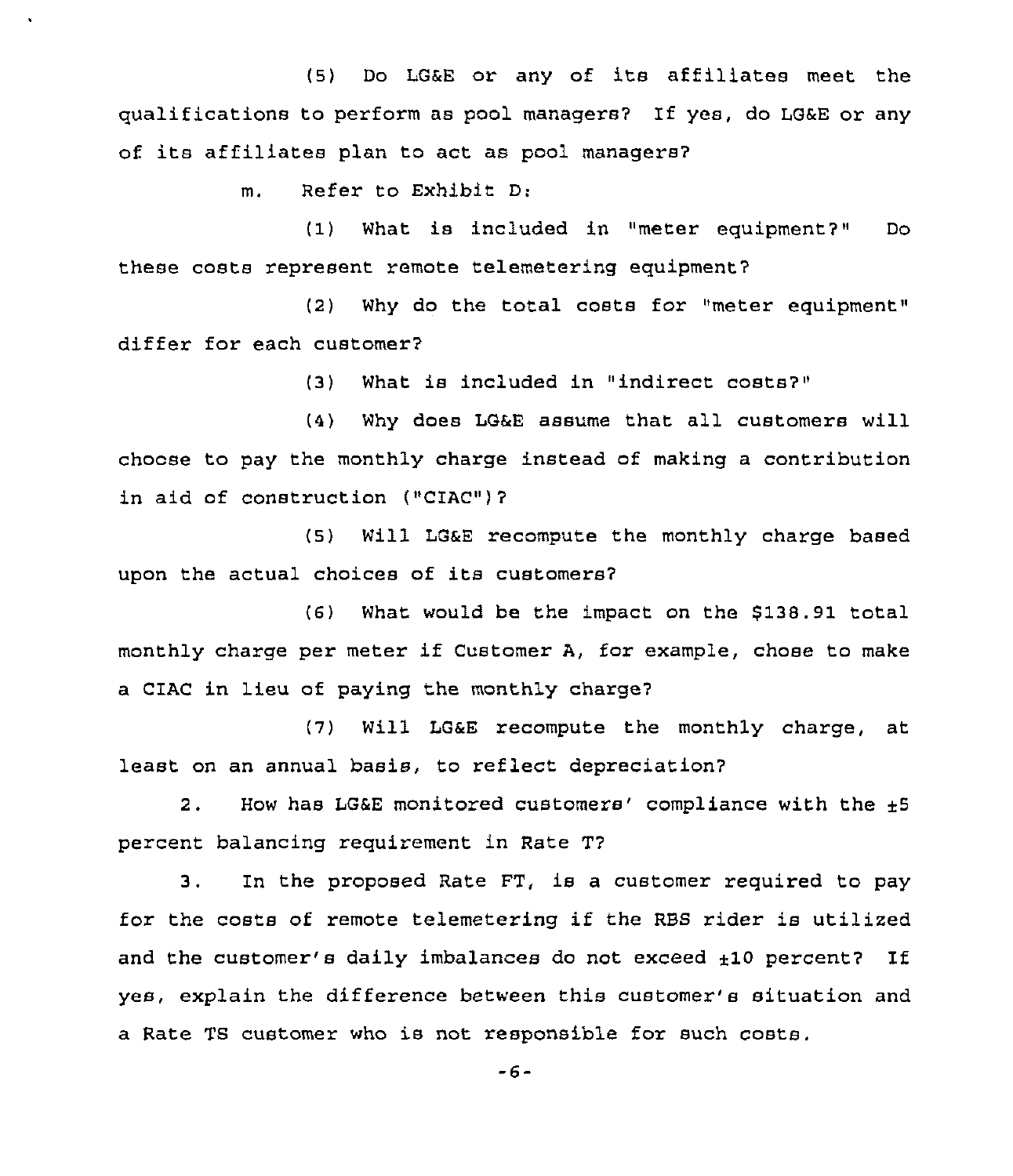4. If daily balancing is necessary, why is historic daily usage not available for Rate <sup>T</sup> customers which would meet LG&E's needs in lieu of remote telemetering7

5. With regard to existing measures implemented by LG&E to monitor balance in its system, how does LG&E handle unexpected fluctuations in usage by its sales customers? What are these measures, their costs, and how are these costs recovered'

6. Since remote telemetering is not required or proposed for Rate TS customers, is the proposed requirement discriminatory to existing Rate <sup>T</sup> and future Rate FT customers7

7. How many Rate TS customers does LG&E have7

B. Over the past 5 years, provide the average monthly imbalance of Rate TS customers that have taken standby sales service. Provide the same information for Rate <sup>T</sup> customers.

9. Using historical volumes for LG&E's Rate <sup>T</sup> transportation customers over the last <sup>5</sup> years, estimate the annual amount of utilization charges (assume no RES collections) that will be foregone if the balancing requirement is increased to  $\pm 10$  percent.

10. Will LG&E forgive the \$15 Operational Flow Order penalty imposed for lack of 24-hour notice for all volumes above the customer's own transportation volumes or only to volumes up to the 10 percent tolerance level7

11. Does the increase of the balancing requirement from <sup>5</sup> to 10 percent obviate the need for any other proposed tariff changes or for the required installation of the telemetering equipment7

 $-7-$